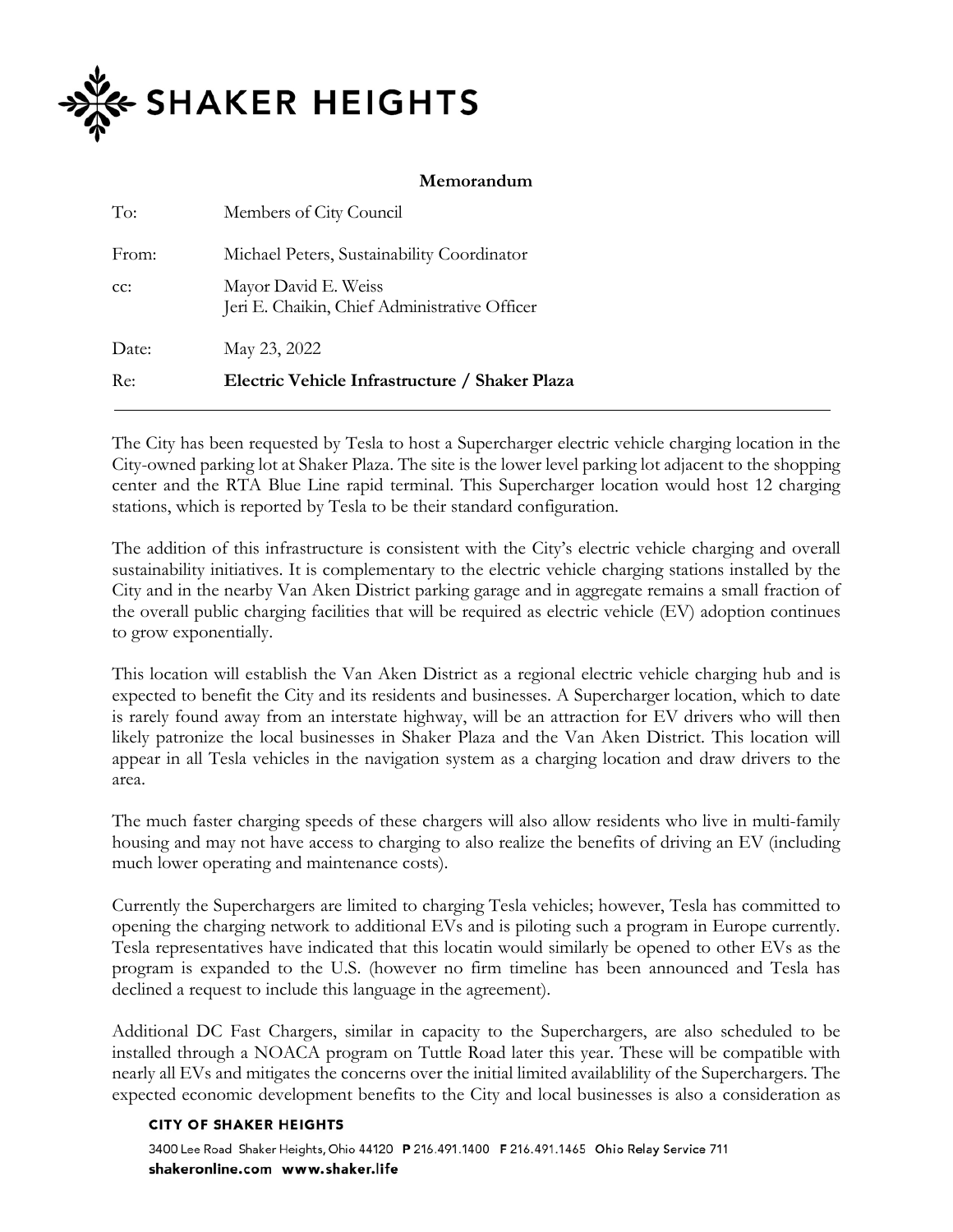the location, along with nearby amenities, will be included in the in-vehicle navigation system of compatible vehicles and is expected to draw EV drivers to the Van Aken District. The catchment area of the chargers extends to Interstates 271 and 480 and will bring drivers to Shaker Heights who might otherwise not visit a location not in close proximity to the Interstate.

According to the Drive Ohio / ODOT database, as of January 2022 there are 98 battery electric vehciles registered in Shaker Heights. Of those, 68 are Tesla models, or 69%.

Tesla is requesting a license to install the 12 Superchargers and accompanying equipment in the Cityowned parking area and it will be responsible for all costs associated with installing and operating the Superchargers. The agreement is being finalized but anticipates a 5-year initial term with two 5-year renewals. There is a relocation provision. The City would receive no revenues or direct payments. In contrast, the two DC Fast Chargers being installed by NOACA will be installed by NOACA but the City will assume operational responsibility, including the electric service. For the 2023 budget, \$12,000 is being projected for net costs to the City for operating the chargers.

The Sustainability and Finance Committees both recommend to City Council that it authorize the Mayor to enter into the license agreement, once finalized, with Tesla for the construction and operation of the Shaker Heights Supercharger location. The Sustainability Committee had questions on the accessibility of the chargers to non-Tesla vehicles, which is addressed above, and passed the recommendation unanimously. The draft contract was also made available as requested by a Committee member. The Finance Committee confirmed that there is no direct financial cost to the City, which is correct, and also passed the recommendation unanimously.

City Council is requested to approve the Mayor entering into the license agreement with Tesla, allowing for the construction and operation of the Supercharger station. This action is requested on first reading and as an emergency to allow the agreement to be signed so that Tesla can commence engineering and design work as soon as possible.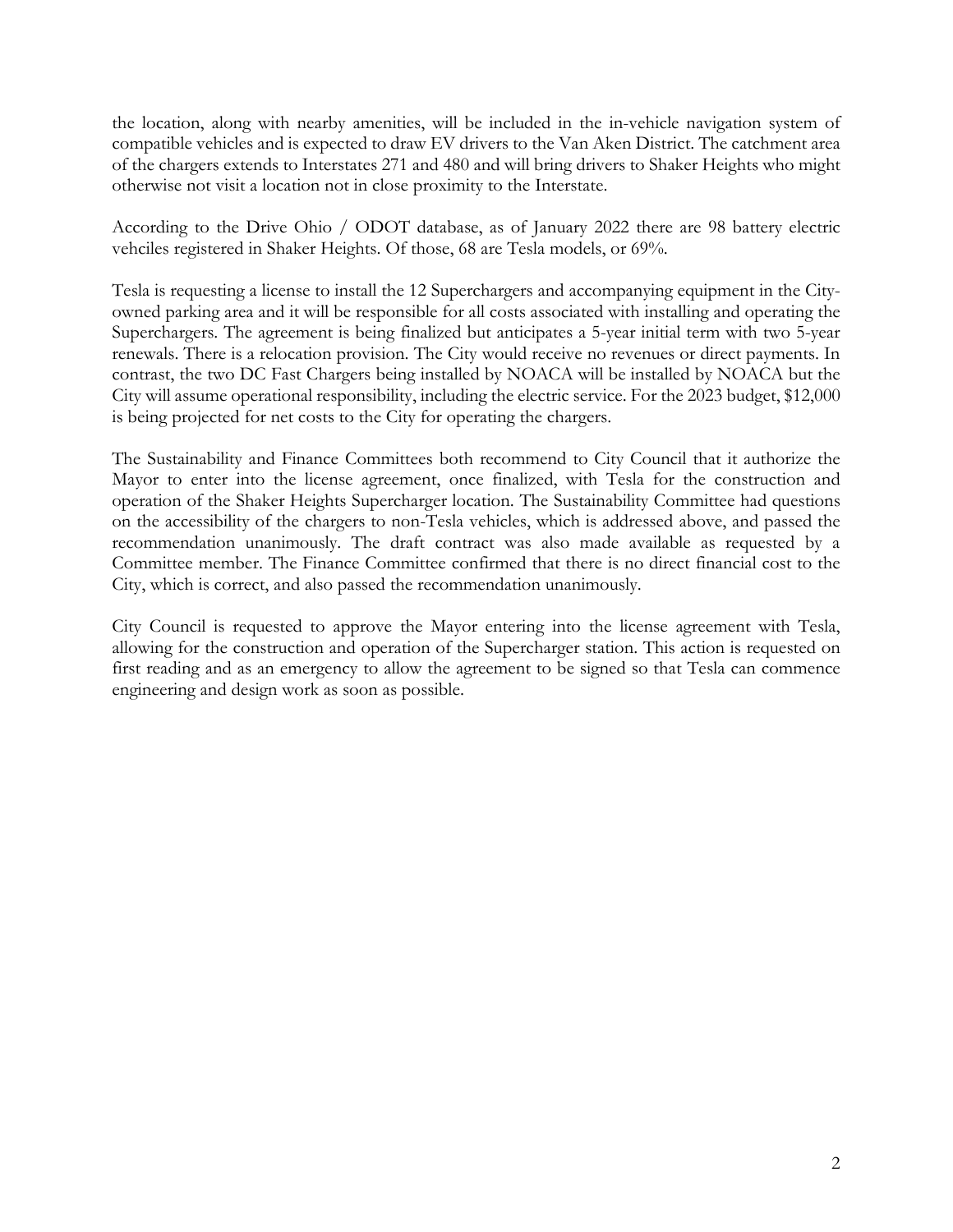Granting a right-of-way license to Tesla, Inc. to install, operate and maintain a supercharger electric vehicle charging station in the right-of-way located in the lower level parking lot adjacent to the Shaker Plaza Shopping Center, 20040-20200 Van Aken Boulevard, and declaring an emergency.

WHEREAS, Tesla, Inc. has requested a license in order to install, operate and maintain a supercharger electric vehicle charging station consisting of up to 12 charging stations and related equipment, to be located in the City right-of-way which is currently used as 15 parking spaces in the lower level parking lot adjacent to the Shaker Plaza Shopping Center at 20040-20200 Van Aken Boulevard; and

WHEREAS, the addition of this infrastructure is consistent with the City's electric vehicle and overall sustainability initiatives, is complementary to the other electric vehicle charging stations in the Van Aken District, and will establish the District as a regional electric vehicle charging hub that will benefit the City, residents and businesses; and

WHEREAS, the granting of such license for use of City right-ofway that is currently used as additional parking for the Shaker Plaza Shopping Center, and for parking for the adjacent rapid transit, will not adversely affect or obstruct the right–of-way, access to the adjacent shopping center and GCRTA busway, or neighboring properties.

NOW, THEREFORE, BE IT ORDAINED by the Council of the City of Shaker Heights, State of Ohio:

Section 1. This Council hereby authorizes a right-of-way license to Tesla, Inc. to install and operate a supercharger electric vehicle charging station in the right-of-way located in the lower level parking lot adjacent to the Shaker Plaza Shopping Center at 20040- 20200 Van Aken Boulevard.

Section 2. The Mayor is authorized to execute the license granted herein, and such other documentation as may be required in connection therewith, as approved by the Director of Law.